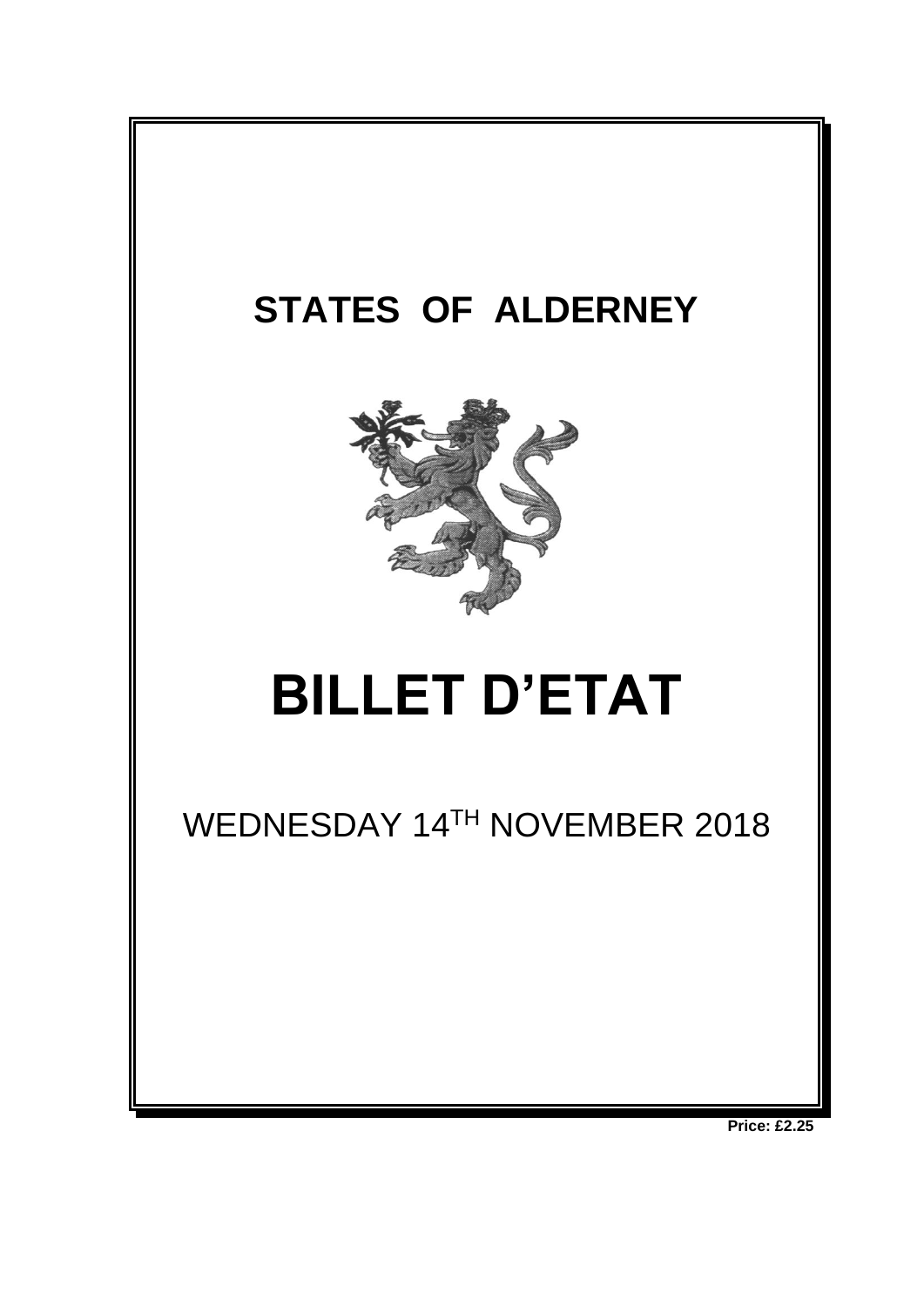## **STATES OF ALDERNEY**

# **BILLET D'ETAT**

## **FOR WEDNESDAY 14 TH NOVEMBER 2018**

Members of the States:

I have the honour to inform you that the Meeting of the States will be held at 5:30 pm on Wednesday 14<sup>th</sup> November 2018. This will be preceded by the People's Meeting, which will be held on Wednesday 7<sup>th</sup> November 2018 at 7:00 pm in the Island Hall.

W Stuart Trought President

#### **Item l By-Election 2018**

#### **The following letter was received from Mr Dent, Chairman of the Policy and Finance Committee:-**

*"Due to the resignation of Mr Tony Barnes, there now exists a casual vacancy among Members of the States of Alderney for which there will be a need to hold a by-election for the remaining term of his office.*

*The Government of Alderney Law, 2004 as amended, states under section 28(3) "If a casual vacancy occurs among the members, the States shall appoint a day not later than three months after the vacancy occurs on which there shall be held a by-election,"*

*The options for by-election dates are very limited because the three month timescale takes us into the Christmas and New Year period. The latest date for a by-election would be the 9th January (or the 5th January if the traditional Saturday polling day was adhered to). However, the nomination period would be within the Christmas / New Year holiday and this would not be good electoral practice.*

*Combining the by-election with the 1st December General Election has been considered but this is problematic because candidates could submit nominations for both elections and, if the successful candidate in the by-election was also successful in the General Election there would be a legal doubt over which election place took precedence. It would also lead to a further by-election. There could also be confusion for the electorate with the same candidates appearing on two separate ballot papers. Saturday 15th December has also been considered but this is Homecoming Day and a number of practical difficulties would arise.*

*Having considered this issue in detail, it is recommended that Monday, 17th December should be chosen as the date to hold a by-election for the remaining two year period of office, taking into consideration that the Ordinary Election has been approved by the States, at its meeting on 25th July, to be held 1st December. This would allow the General Election to be concluded whilst the nomination period for the by-election is still open so that potential candidates would not need to nominate for the by-election unless they wished to do so after being unsuccessful in the General Election.*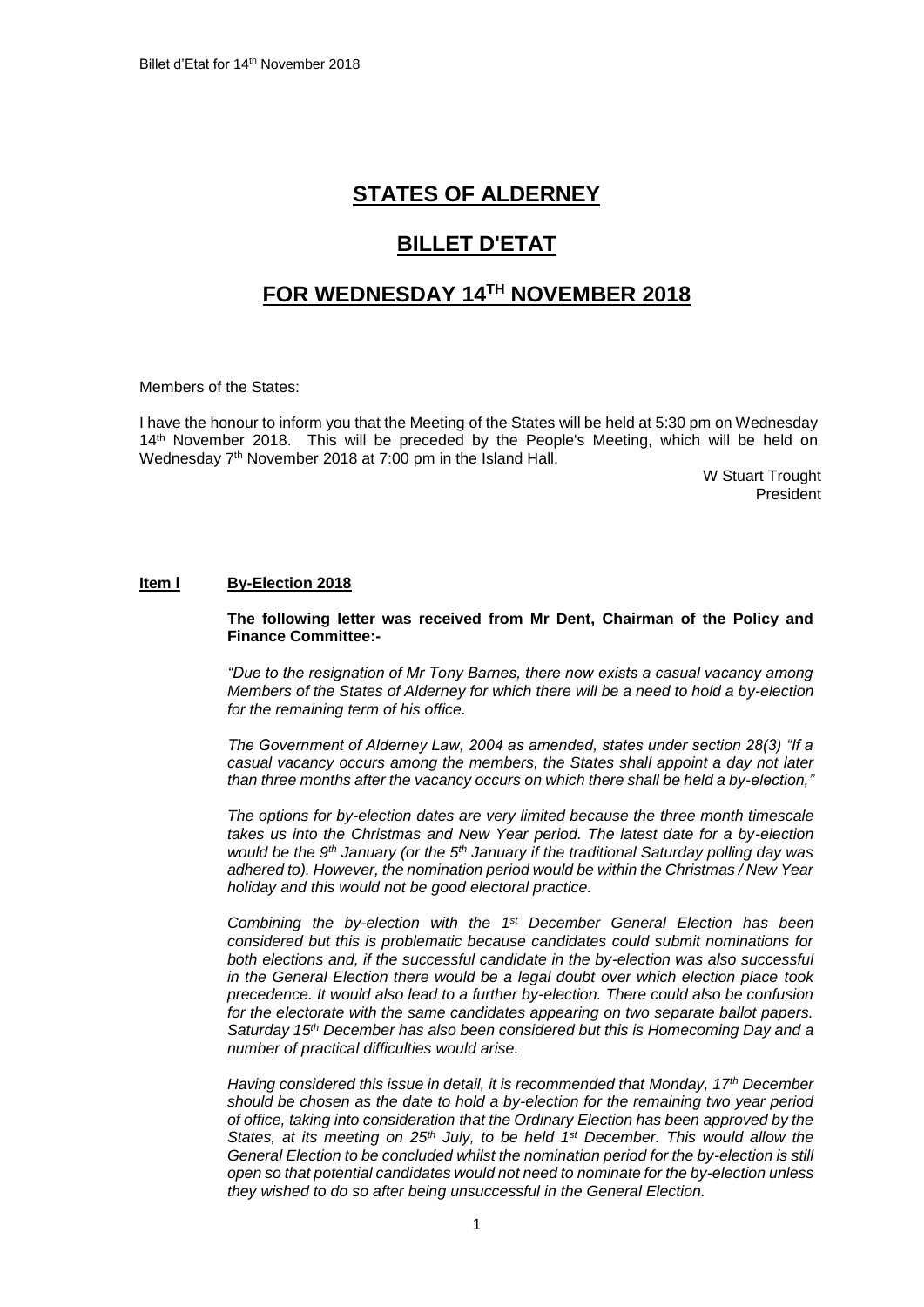*A further issue identified is whether the Plebiscite date, which has been decided as the 8 th December 2018, should be moved to the 17th December 2018 and combined with the by-election to simplify the processes and reduce the cost.* 

*The following arrangements are therefore proposed:*

- *Nominations to be received during the seven days ending at 4pm on Thursday, 6th December 2018*
- *The Polling day to be Monday, 17th December 2018 and that the Polling room be the Members Room of the Island Hall, Royal Connaught Square.*

*The successful candidate will hold office for the remainder of Mr Barnes's term of office which ends on 31st December 2020.*

*James Dent, Chairman"*

**The States is asked to approve of the arrangements for the By-Election 2018 to be held on Monday 17th December 2018.**

#### **Item lI Transfrontier Shipment of Waste (Alderney) Ordinance, 2018**

#### **The following letter was received from Mr Dent, Chairman of the Policy and Finance Committee:-**

*"The Transfrontier Shipment of Waste (Alderney) Ordinance, 2018 repeals and replaces the current Transfrontier Shipment of Waste (Alderney) Ordinance, 2002. The new and current Ordinance give effect in Alderney, with appropriate modifications, to European Union waste shipment legislation. The European Union legislation provides*  for a system of controlling waste shipments which differs depending on the nature of *the waste (how hazardous), the process it is undergoing (whether for disposal or recovery) and the country to which it is being sent. Giving effect to the European Union legislation is also the means through which Alderney (and the other islands in the Bailiwick under their own similar Ordinances) meet the requirements of international agreements relating to waste shipments which apply to the Bailiwick.* 

*Prior informed notification and consent of the competent authorities of destination (import), dispatch (export) and transit is needed for all shipments for disposal of waste and for recovery of hazardous and semi-hazardous waste. Shipments of green listed waste for recycling etc. generally have to meet less onerous requirements relating to the information to accompany the shipment and environmentally sound management.*

*The main difference from the 2002 Ordinance is that the new Ordinance clearly gives effect in Alderney to the current 2006 EU Waste Shipment Regulation rather than referring on its face to the previous 1993 EU Regulation.*

*This has resulted in changes to the detailed procedure in the main body of the Ordinance to reflect differences in the 2006 EU Regulation from the previous EU Regulation in particular in relation to financial guarantees or equivalent insurance required to be in place when waste is shipped. These are required to cover the cost of taking-back or otherwise dealing appropriately with waste when a shipment is illegal or otherwise does not meet relevant requirements. The financial guarantee etc. is now required only to be approved by the competent authority of dispatch/export. This makes no substantive difference for Alderney as imports of waste into the Island are prohibited so that the 2002 Ordinance only provides for a certificate to be issued by the Alderney competent authority for all shipments out of Alderney; under the new*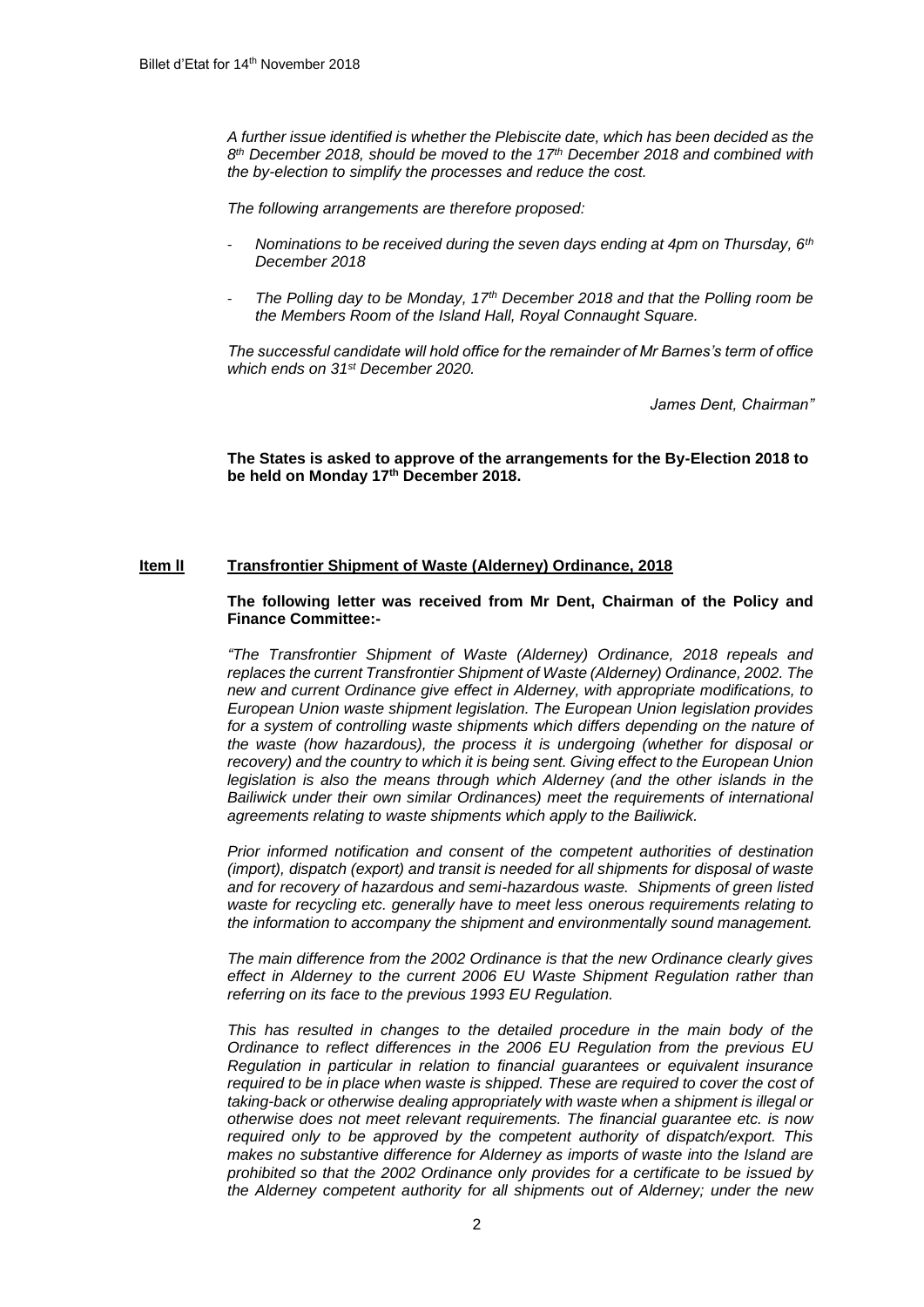*system in the EU the competent authority of import does, however, have a power to review the cover approved by the exporting authority. Therefore, if Alderney were to export waste to an EU country, the competent authority of destination/import would have a power under their own legislation to review the cover required by the Alderney competent authority.*

*The Ordinance provides for consents for waste shipments and other regulatory functions to be carried out by the Director of Environmental Health and Pollution Regulation<sup>1</sup> (the Director) on behalf of the States of Alderney. It also provides for the waste import and export plan for Alderney to be prepared by the Policy and Finance Committee, acting on the advice of the Director. The proposed Director functions are currently carried out by the States of Guernsey Committee for Health & Social Care. The transfer of functions is also mirrored in the Guernsey and Sark Transfrontier Shipment Ordinances as it was considered more appropriate for the Director to carry out and be responsible for the relevant functions although in practice the same people with the relevant technical skills will be carrying out the work.*

*The prohibition against export of waste for disposal to Jersey has been removed as the UK's ratification of the Basel Convention on the control of trans-boundary movements of hazardous waste and their disposal is now extended to Jersey. More modern and comprehensive enforcement provisions are also included in relation to non-compliant waste shipments.*

*Amendments have been made in relation to the waste plan for waste shipments required to be prepared under the Ordinance. The current requirement for a waste export plan is extended to cover imports. Amendments have also been made so that obligations under international agreements, relating to waste shipments, applying in the Bailiwick are expressly required to be taken into account in the preparation of the waste import and export plan. The Plan has been prepared by the Policy and Finance Committee, acting on the advice of the Director, for submission to the States of Alderney and new powers are added for the Director to object to shipments into, out of and in transit through Alderney on certain grounds set out in the 2006 EU Regulation.*

*Modifications to the 2006 EU Regulation are set out in the Schedule to the Ordinance in particular so that it only applies to waste shipments into, from and in transit through Alderney and to adapt relevant references to competent authorities and the European Community to refer to the Alderney competent authority and Alderney. The modifications also dis-apply certain provisions such as those which are not relevant to Alderney and the enforcement provisions as specific enforcement provisions are included in the main body of the Ordinance. An unofficial, consolidated version of the 2006 EU Regulation as modified by the Schedule has been prepared and will be made available for those carrying out waste shipments.*

*Paragraphs 17 to 21 of the Schedule contain the modifications to the main prohibitions*  in relation to waste shipments. These are largely unchanged in effect from the *provisions in the Schedule to the 2002 Ordinance except for the lifting of the prohibition on the export of waste for disposal to Jersey and the stricter prohibition on the export of waste for recovery to non-OECD Decision countries<sup>2</sup> . In particular, the existing prohibition on the import of waste into Alderney is retained.*

*I* would be grateful if you would place 'The Transfrontier Shipment of Waste (Alderney) *Ordinance, 2018' and the 'States of Alderney Management Plan for Importation and Exportation of Waste' before the next meeting of the States of Alderney with an appropriate proposition.*

*1Appointed under the Environmental Pollution (Guernsey) Law, 2004*